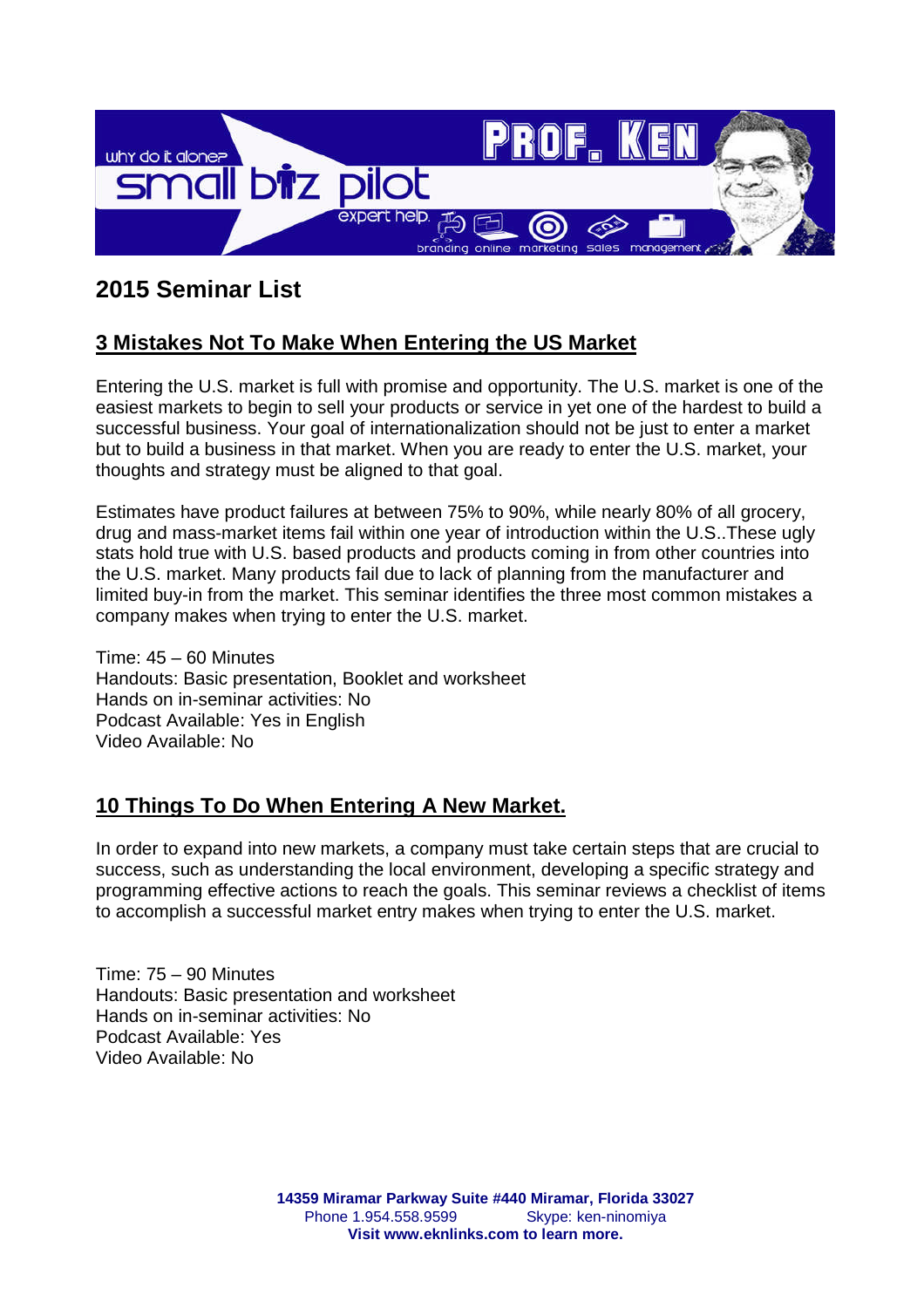

# **Bringing Medical Products to the U.S.A.**

The U.S. medical market is one of the fastest growing markets in the world with nearly 30 cents of every dollar spent on medical devices for the home and for the medical industry. This seminar focuses on how medical manufacturing companies outside of the U.S. market can understand and explore entering the U.S. Market. This seminar will focus on three important sections of a successful U.S. product launch:

- 1 -The Three Mistakes not to Make When Entering the U.S. Market
- 2- Managing your expectations for a business in the U.S. Market
- 3- Understanding FDA requirements for the U.S. Market.

Time: 70 – 90 Minutes Handouts: Basic presentation, Booklet and worksheet Hands on in-seminar activities: No Podcast Available: Yes in English and Portuguese Video Available: No

### **Land Your Product In The U.S. Market**

Your products tell a story and that story will help your product sell. Success of any product relies on planning, creating goals and developing a unique selling proposition. We often see clients from many parts of the world that do not have these questions answered. Marketers clients all over the world want to enter the U.S. market with great ambition, and strong resources and ideas but they lack a strong strategy. Marketing experts must understand the products that they want to bring into the U.S. Marketplace need support and must target the U.S. consumer.

This seminar discusses the concept of strategy planning that will help an international marketer understand the U.S. market better. After all, "When in Rome – Do as the Romans Do". When selling into the U.S. market, do as the U.S. marketers do.

Time: 110 – 120 Minutes Handouts: Basic presentation and worksheet Hands on in-seminar activities: Yes Podcast Available: Yes Video Available: No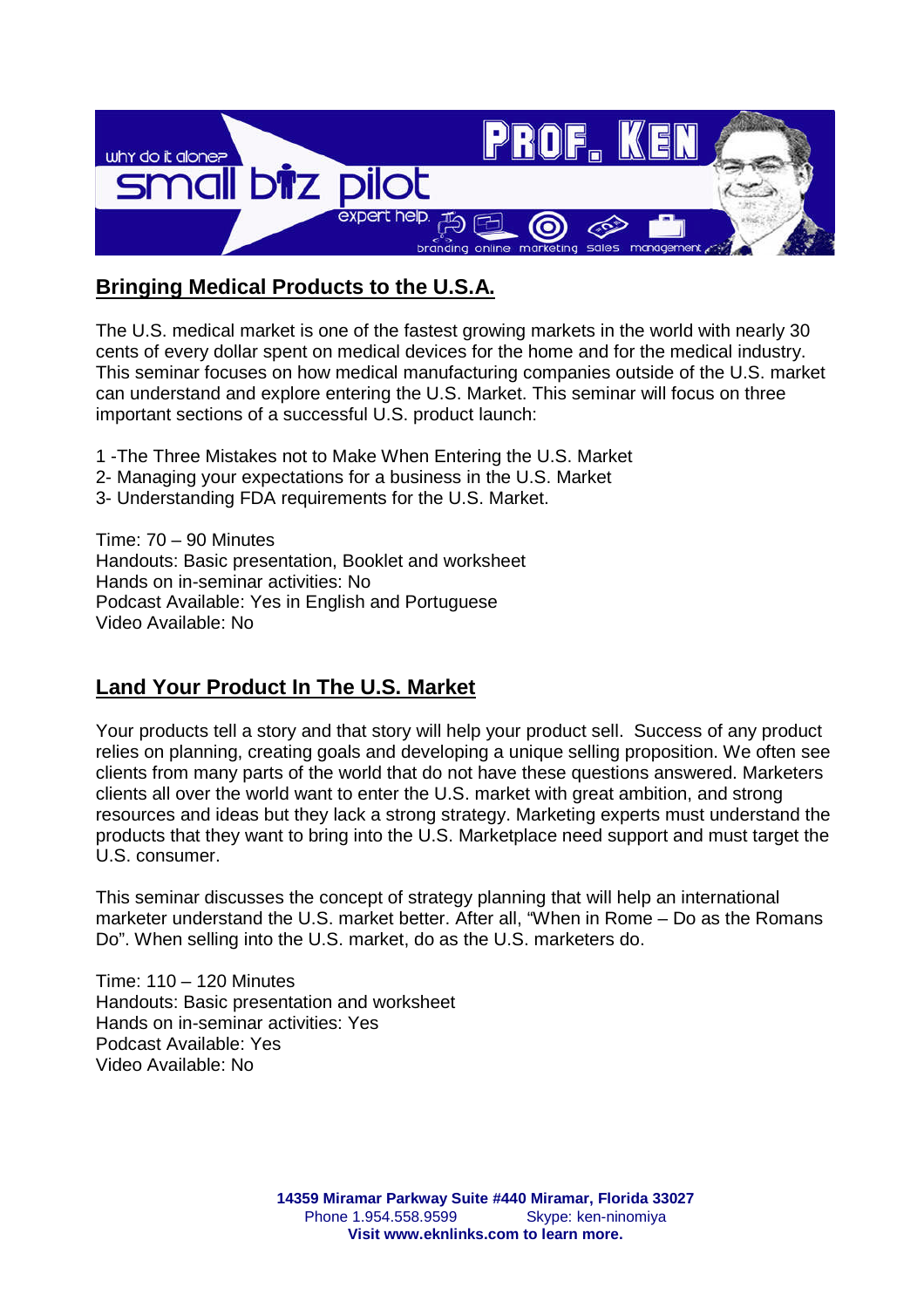

# **Five Marketing Fundamentals Every Entrepreneur Needs To Know**

Entrepreneurs work on their own schedule, at their own pace and sometimes within their own realm - only coming out of this personal world to take a `business to the masses. An idea created must eventually convert into a revenue creating business. Entrepreneurs are often self motivated to make things happen and the difference between a successful entrepreneur and one who is not, is the action put behind their idea. Developing an idea into a small business requires understanding of many different business disciplines but entrepreneurs should start with marketing understanding. Marketing is often understood as a combination of creativity and a scientific analytical process. Discussed in this seminar are five marketing fundamentals that every entrepreneur needs to know from taking their idea to a business.

Time: 45 – 60 Minutes Handouts: Basic presentation and worksheet Hands on in-seminar activities: No Podcast Available: Yes Video Available: No

# **9 Things to Do To Build Your Business**

Marketing in the last century for most small businesses meant that we needed to talk to our customers and target audience - hoping that they get the message and spend their money with us. Marketing used to be a one-way conversation. In today's connected environment marketing is a two-way conversation that all marketers must maximize to be effective. Marketing still starts with understanding the needs of your target market but now it also includes listening to what they have to say. Your consumers will talk to you and even talk for you. Social networking, email marketing, text messaging, video cast and online platforms allow for your consumer to make a decision on your product within seconds. Your goal should be to build your business through the new tools provided online in concert with some older true blue techniques. This seminar outlines 9 things a small business can do to build their business in today's modern environment.

Time: 45 – 60 Minutes Handouts: Basic presentation and worksheet Hands on in-seminar activities: No Podcast Available: Yes Video Available: No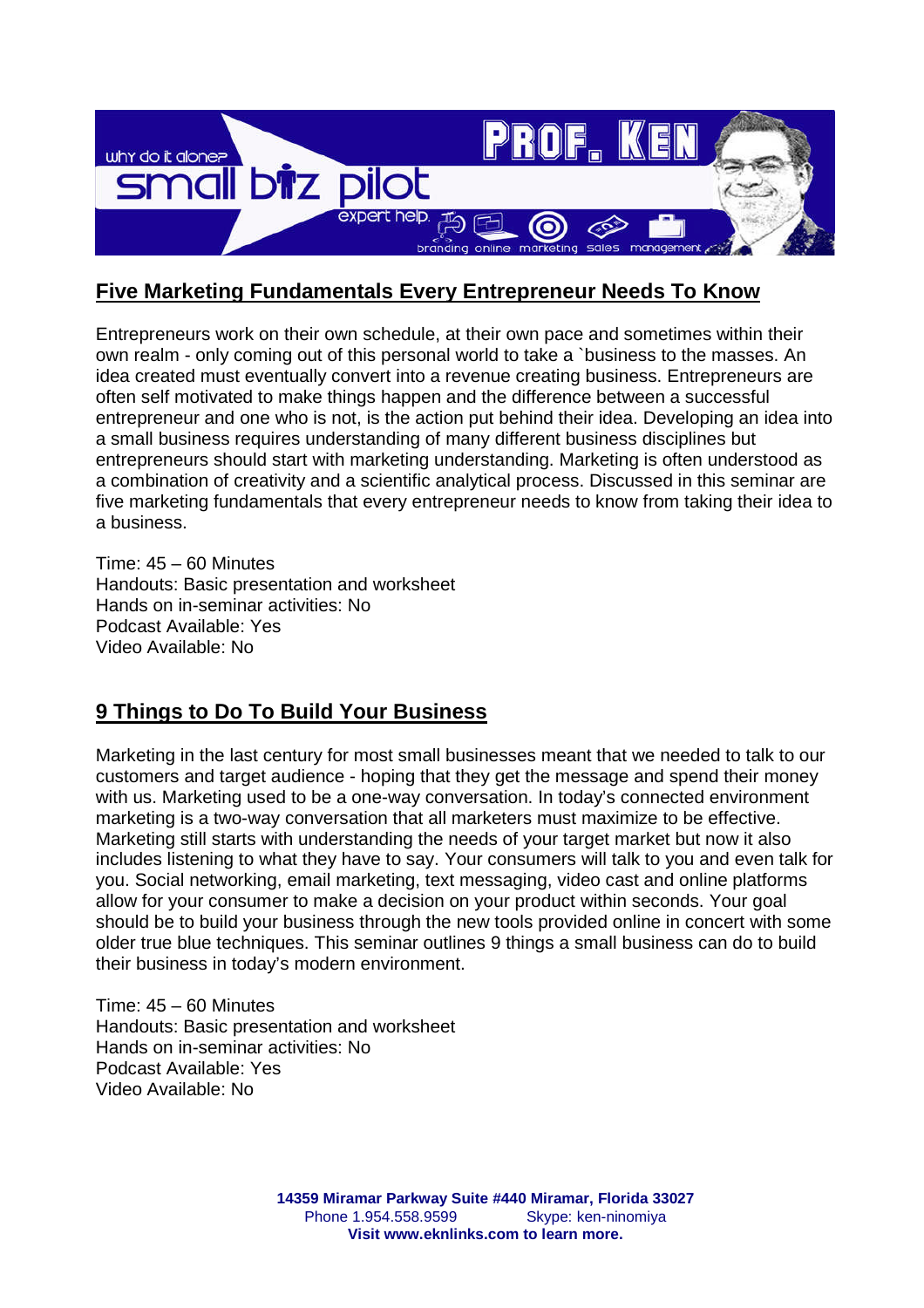

# **Brand Building From The Inside**

Both new and existing products are born with the goal of building a market and creating a brand. Brands still have valuable meaning in today's market place and building one requires time, people and money - those limited but valuable resources that every company large or small requires to be successful. There secrets to building market share and creating a brand and there a better cost effective approach. This seminar will help you to build a brand while you reach your targeted consumers more than once.

Time: 45 – 60 Minutes Handouts: Basic presentation and worksheet Hands on in-seminar activities: No Podcast Available: Yes Video Available: No

### **Ideas To Business**

Most individuals have great ideas. Most individuals lack the ability to take those great ideas and turn them into something. Those individuals that do take their ideas and turn them into something work hard at creating a business. Successful entrepreneurs take an idea and turn into a successful business. This does not happen over night and in most cases it could take years to develop an idea into a business. The issues that most individuals face is that they take years to begin to take action on their idea and before long someone else has made a success from it. The challenge for most individuals is to take these great new "best things" and turn it into a business. This seminar will discuss what it takes to turn a great idea into a business covering the stages from the "Ah-Ha" idea moment to beginning to make it happen.

Time: 75 – 90 Minutes Handouts: Basic presentation, FREE E-BOOK and worksheet Hands on in-seminar activities: Yes Podcast Available: Yes Video Available: No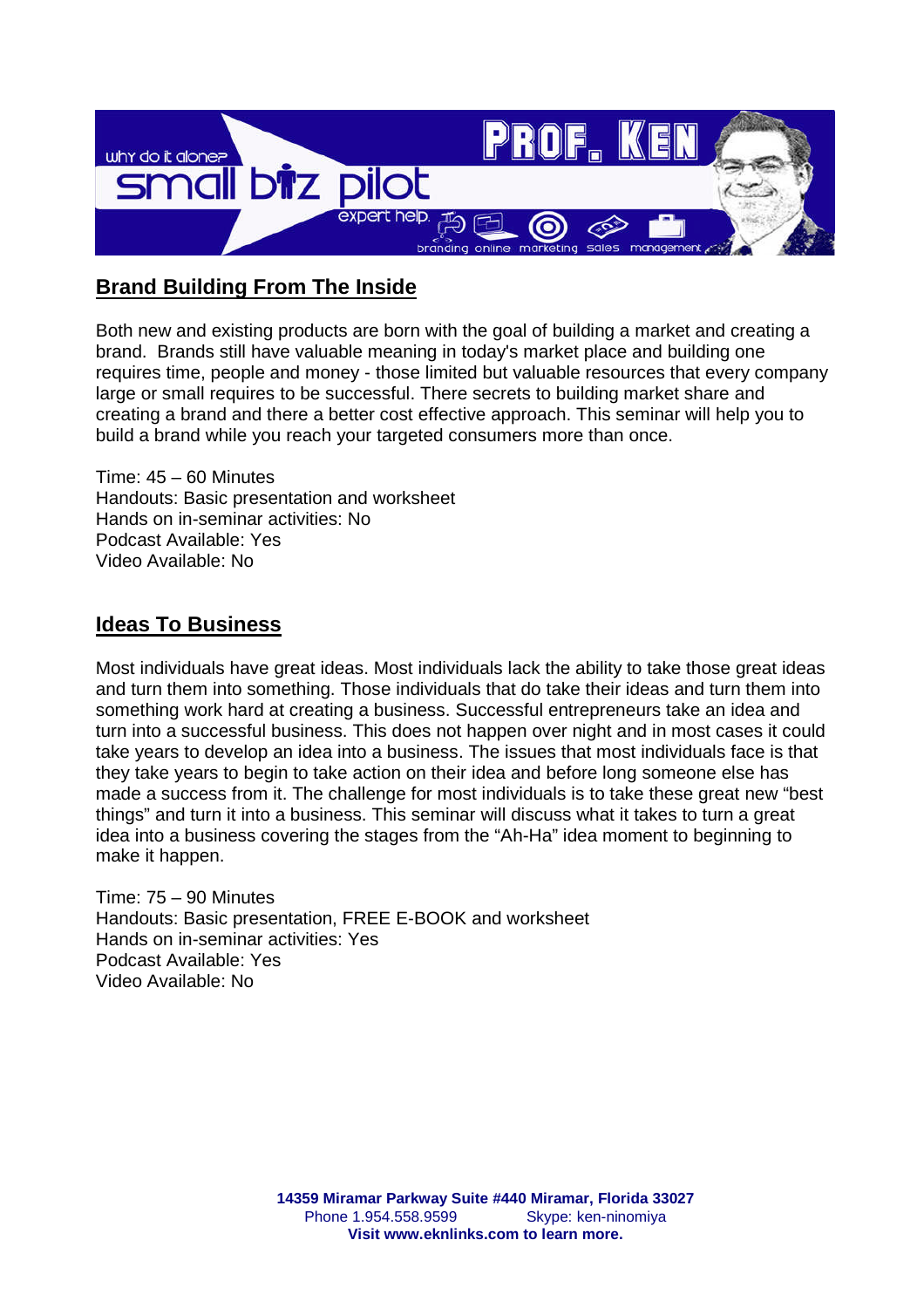

# **Launching a New Product**

Not all product launches are the same, nor is their importance to their partner retailers and manufacturers necessarily equivalent. Lack of understanding and agreement regarding the type and importance of a new product launch can result in misalignment of expectations, creating issues that often cascade through the launch as a whole and neutralize many other key success factors. This seminar covers three important factors to plan when launching a new product.

Time: 45 – 60 Minutes Handouts: Basic presentation and worksheet Hands on in-seminar activities: No Podcast Available: Yes Video Available: No

#### **Preparation for a New Product Idea**

If you've ever dreamed of having your new or improved product idea prepared and presented to a corporation, here's your chance! This seminar will help you to explore your new product idea while you learn to professionally prepare and present your idea, so that your product will get the exposure and support that it needs.

Many of us do not get a second chance to make a first impression and this seminar will help a new company or entrepreneur present a new product idea.

Time: 75 – 90 Minutes Handouts: Basic presentation and worksheet Hands on in-seminar activities: Yes Podcast Available: Yes Video Available: No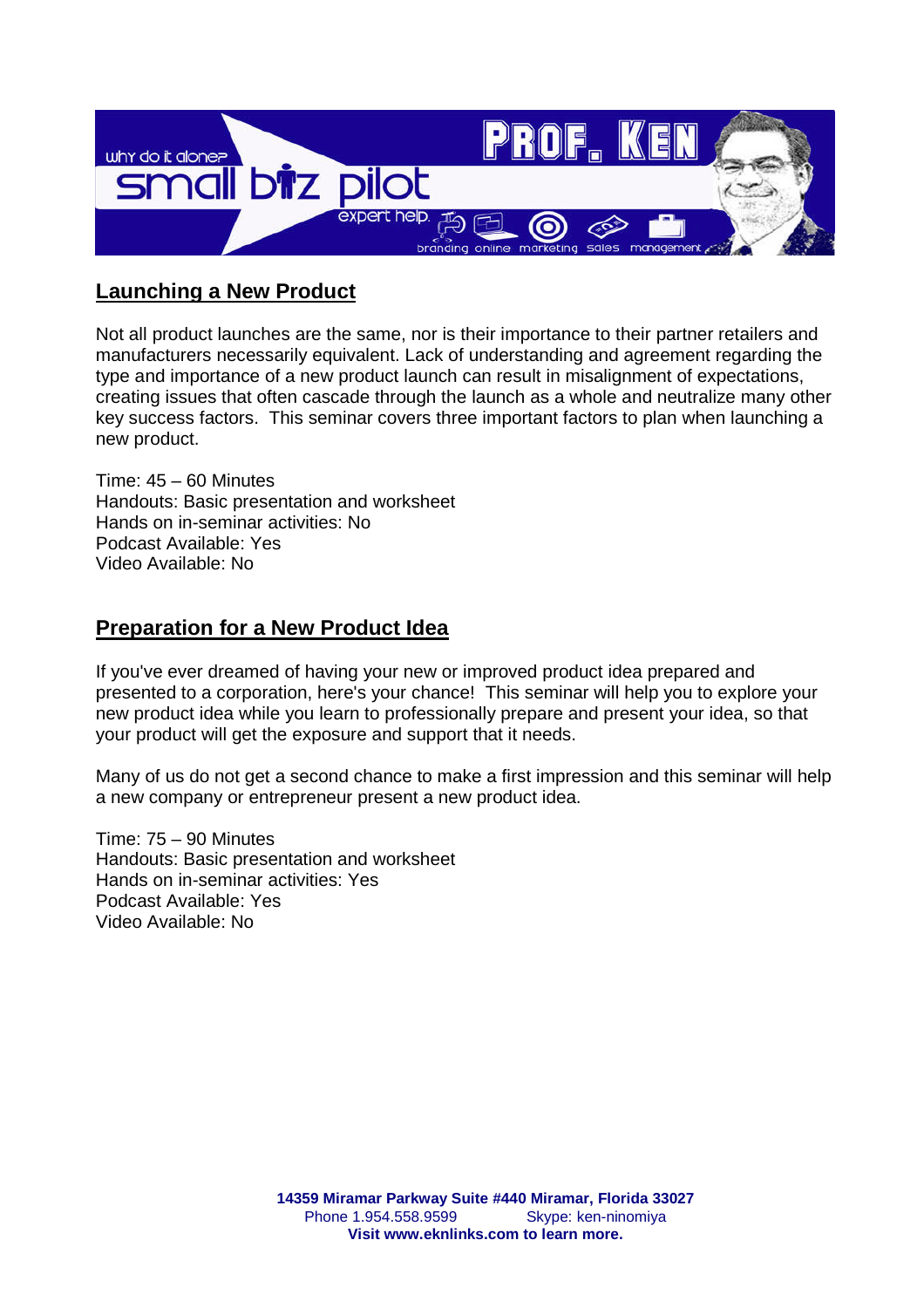

#### **Prospecting for new business from your desktop.**

Business is grown in just three ways – grow your existing account base, develop new revenue streams with new products or ideas or get new business. All three options have their own positive and negative effects on a business but all three have to be considered in slow economic times or when your business has reached a certain level of market maturity.

This seminar will focus on key elements of your product or service to help you present to a targeted group of prospects from your phone, office, and desktop. Locating this targeted group can sometime be elusive and the lack of new prospects will deter the growth of your business. This seminar will focus on gaining new business through prospecting from your desktop.

Time: 60 – 75 Minutes Handouts: Basic presentation and worksheet Hands on in-seminar activities: No Podcast Available: Yes Video Available: No

### **Selling. A lost Art.**

The traditional way of selling products that apply proven sales techniques have helped to create successful sales and brands. Sales is a lost art because our society has become so dependent on the Internet aspect of the everyday sale – instant sale.

This seminar explores the need to have experienced sales pros answer the phone (or online chat) while making that occasional important human contact to help close the deal using the old fashion art of sales and customer interaction.

Time: 75 – 90 Minutes Handouts: Basic presentation and worksheet Hands on in-seminar activities: Yes Podcast Available: Yes Video Available: No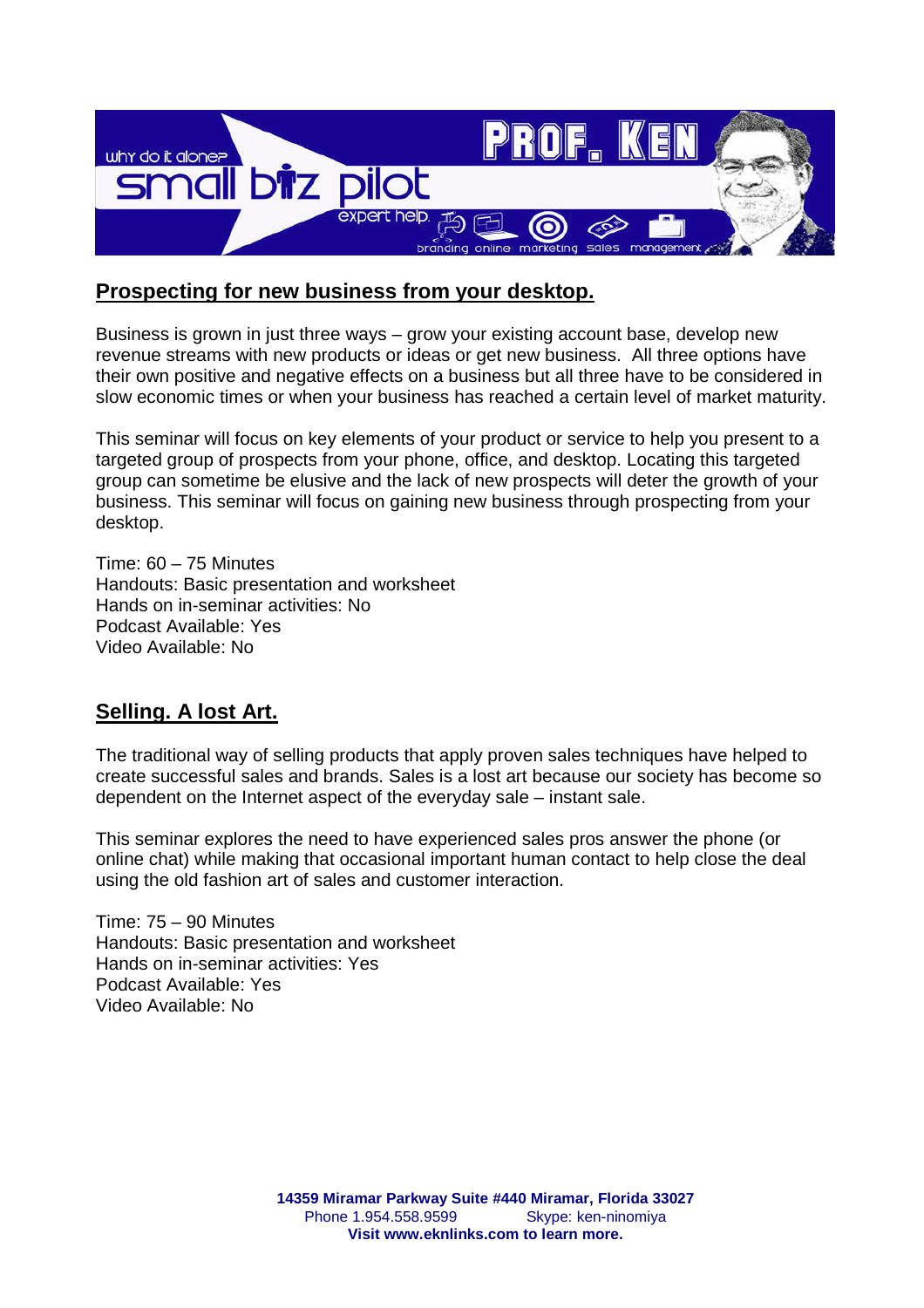

# **Designing a Sales Team That Sells!**

Your sales team is tasked to sell your products to prospects and targeted accounts but do they do the job. This seminar outlines traditional ways of proven sales and sales management techniques to help grow the business. This seminar provides key management secrets to help create successful sales teams.

This seminar explores the management techniques of winning teams and demonstrates techniques to help create sales. This seminar also reviews hand-on techniques to overcome objections, motivate sales teams, train the team and reward them for performance.

Time: 75 – 90 Minutes Handouts: Basic presentation and worksheet Hands on in-seminar activities: Yes Podcast Available: Yes Video Available: 3 Minute Video

### **Five Mistakes Of Marketing**

Ninety-seven percent of all new products offered to the marketplace will fail. Seven out of ten new companies will go under within their first year. Customers will write an on-line complaint or speak negatively about that product within seven days if they feel they did not get what they were promised. In all cases of market failure, the negative results can be traced to poor strategy and lack of execution.

Products and companies fail because of common mistakes in their marketing. Most marketers make these basic five mistakes covered in this seminar. This Five Mistakes of Marketing Seminar will review five mistakes and help to provide some details that may save a marketer from making a costly multi-million dollar "misstep."

Time: 75 – 90 Minutes Handouts: Basic presentation, FREE EBOOK and worksheet Hands on in-seminar activities: Yes Podcast Available: Yes Video Available: No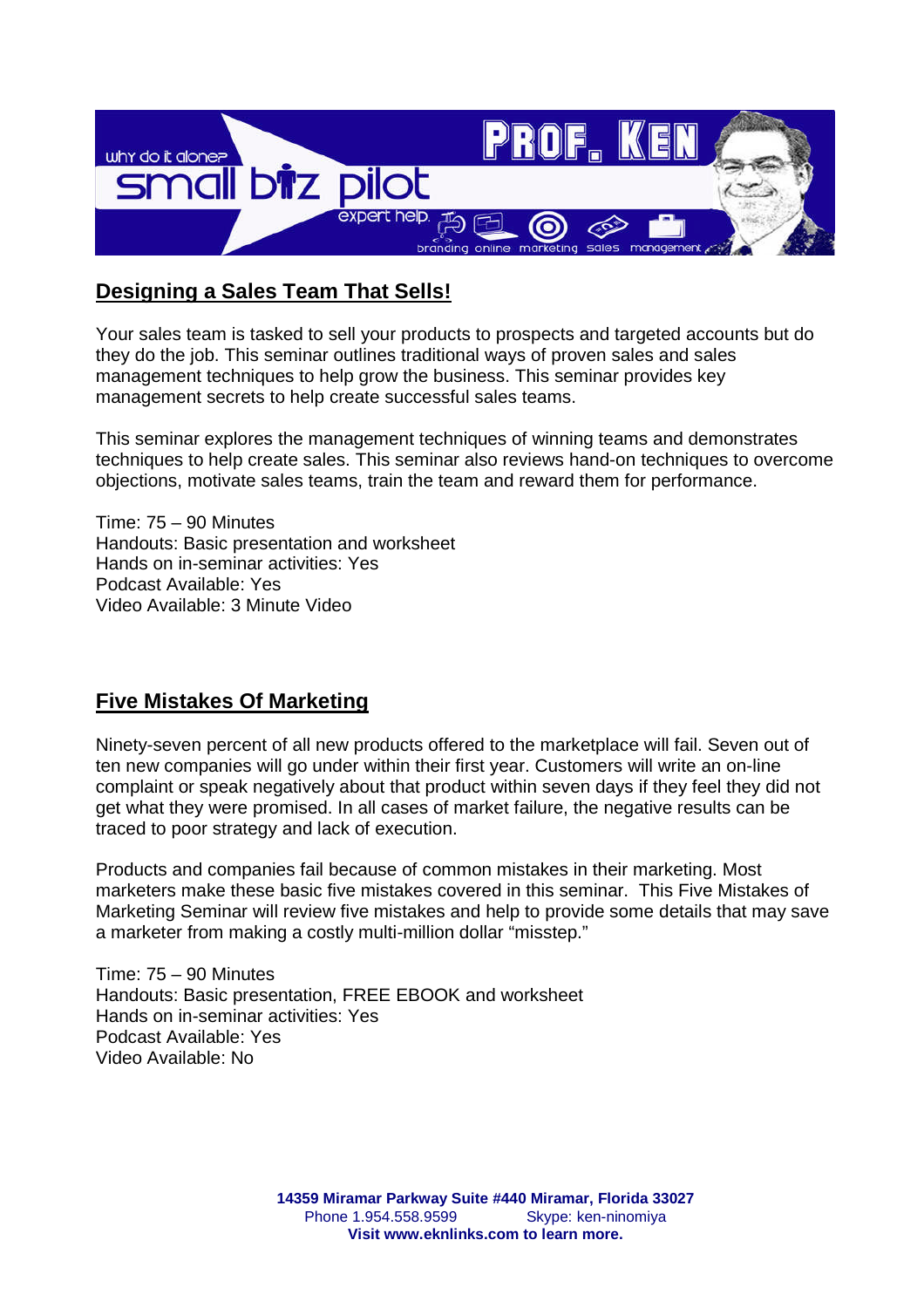

### **Target Marketing**

Marketers need to define new product target markets and potential markets. To do this marketers have to eliminate any markets that seem to be too far reaching so that focus can be concentrated on the sure ones. Marketers have to plot out their strategy against their competitors and understand how to identify opportunities.

This seminar explores how you can identify target areas and discusses choosing a segment(s) that fits best with the product features, benefits and value proposition. This seminar will help the marketer develop a reasonable strategy that appeals to that specific target market(s).

Time: 75 – 90 Minutes Handouts: Basic presentation and worksheet Hands on in-seminar activities: Yes Podcast Available: Yes Video Available: No

#### **10 FREE Marketing Ideas for the 21st Century**

The last fifteen years of marketing has been the fastest changing over the last two centuries. Marketers need to define new ways to market and make sure that they are in the 21<sup>st</sup> century. To do this marketers have to be far reaching online and in the community. Marketers have tools available today that are easily accessible and within most budgets.

This seminar explores how you can use current marketing tools to help identify targets to build business and discusses 10 ideas for today's marketer that are free. This seminar will help the marketer develop a reasonable strategy that builds business.

Time: 45 Minutes Handouts: Basic presentation and worksheet Hands on in-seminar activities: Yes Podcast Available: Yes Video Available: No